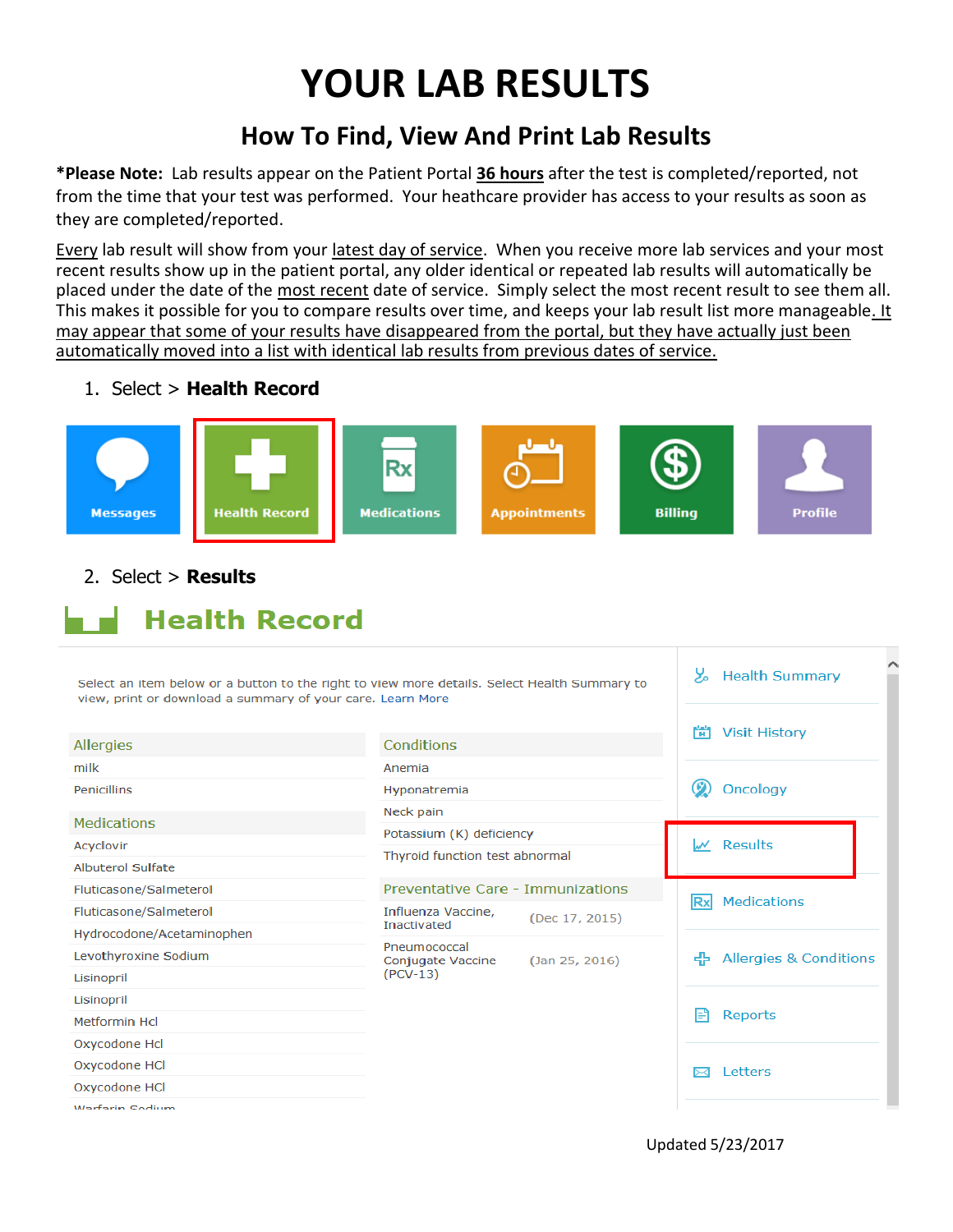3. You can select each lab result to get more details.

|                                                                                                                               | <b>Sugar COOKIES</b><br><b>Results</b>                                                                                                                                                                                                                                                                                                                                |               |                                                                                        |      |                       |  |
|-------------------------------------------------------------------------------------------------------------------------------|-----------------------------------------------------------------------------------------------------------------------------------------------------------------------------------------------------------------------------------------------------------------------------------------------------------------------------------------------------------------------|---------------|----------------------------------------------------------------------------------------|------|-----------------------|--|
| View the most recent result for each laboratory and microbiology test. Select a test below to<br>view the history of results. |                                                                                                                                                                                                                                                                                                                                                                       |               |                                                                                        |      | Back to Health Record |  |
|                                                                                                                               | Results are typically available within 36 hours after the test is completed. While many<br>laboratory tests are completed the same day the sample was taken, some tests require<br>several days. If you feel your results should be available when they are not, please contact<br>your provider's office. Learn More<br>Select $\mathcal{D}$ to view result comments |               |                                                                                        |      |                       |  |
| Date of Last<br>Result                                                                                                        | <b>Test</b>                                                                                                                                                                                                                                                                                                                                                           | <b>Result</b> | Reference<br>Ra <b>z</b> ie                                                            | Flag |                       |  |
| May 12, 2016                                                                                                                  | Hemoglobin A1c                                                                                                                                                                                                                                                                                                                                                        | 5.0           |                                                                                        |      |                       |  |
| May 12, 2016                                                                                                                  | Reference Lab Test<br>Normal Range                                                                                                                                                                                                                                                                                                                                    | 4.8-6.0%      | Select each result to get more details and to get<br>prior results for this same test. |      |                       |  |
| May 12, 2016                                                                                                                  | Reference Lab Test<br>Performing Site                                                                                                                                                                                                                                                                                                                                 | Labcorp       |                                                                                        |      |                       |  |

In this example I selected Hemoglobin A1c, and now I can see results from both January 2016 and December 2015.  $\mathbf{N}$ 

| <b>Hepatitis B Core IgM</b><br>Anvibody | 2.00 INDEX      | 0.00-0.80 INDEX<br>H   |
|-----------------------------------------|-----------------|------------------------|
| Hemoglobin A1c                          | 6.5%            |                        |
| Peptide                                 | 124 pg/ml       | $0-125$ pg/ml          |
|                                         |                 |                        |
|                                         |                 |                        |
| Select $\Box$ to view result comments   |                 |                        |
| <b>Result</b>                           | Reference Range | Flag                   |
| 6.5%                                    |                 |                        |
| 12.1 %                                  |                 |                        |
| <b>Hemoglobin A1c</b>                   |                 | Pro-B-Type Natriuretic |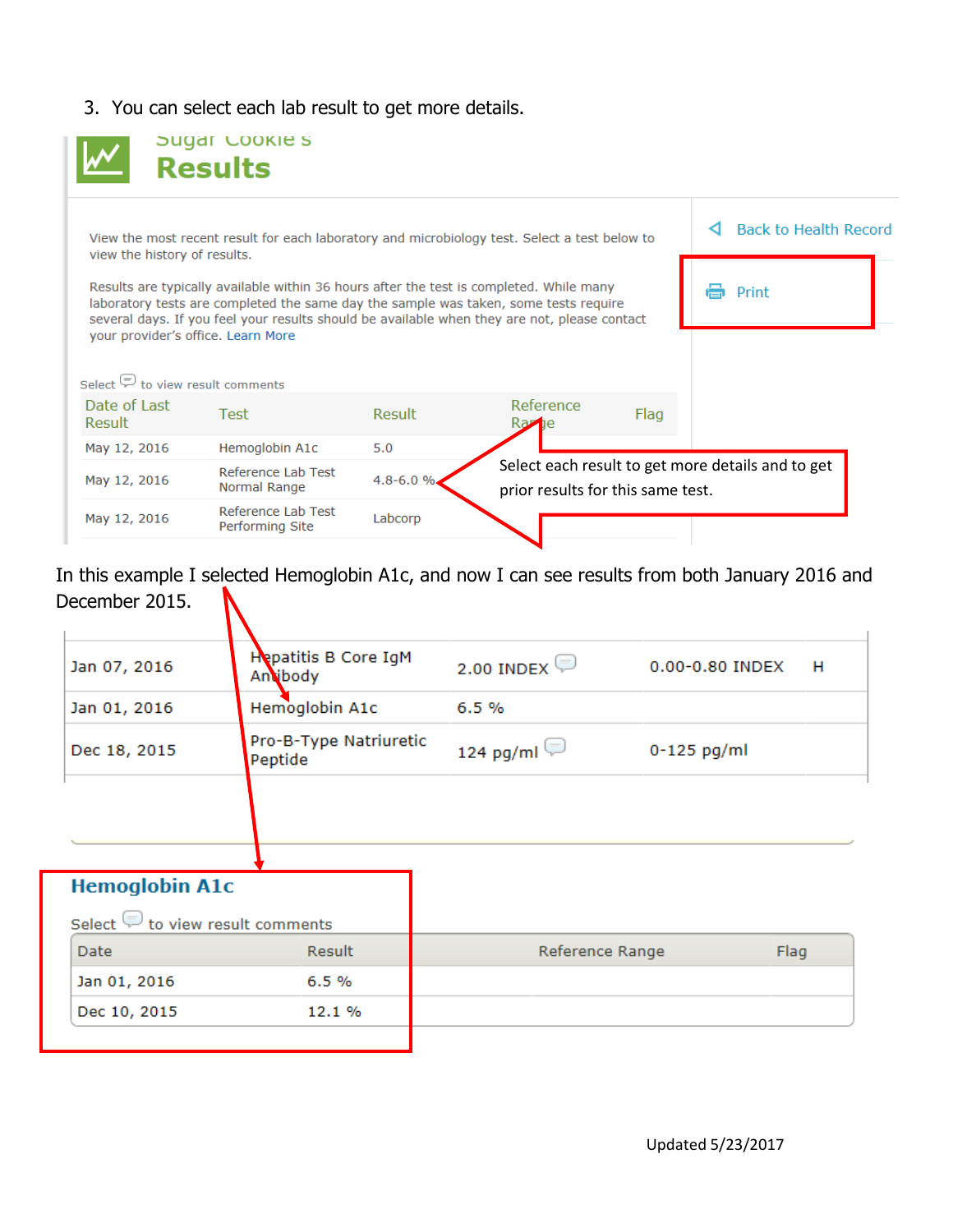| Feb 26, 2016                                                                                                                                                                                                                                                                                                                                                                                                                                                                                                                                                                                                                                                            | Immuenza Type A (NT-<br>PCR)                                                                                                                                                                                                                                                                                                                                                                                                                             | Not detected | <b>NOT DETECT</b>                           |
|-------------------------------------------------------------------------------------------------------------------------------------------------------------------------------------------------------------------------------------------------------------------------------------------------------------------------------------------------------------------------------------------------------------------------------------------------------------------------------------------------------------------------------------------------------------------------------------------------------------------------------------------------------------------------|----------------------------------------------------------------------------------------------------------------------------------------------------------------------------------------------------------------------------------------------------------------------------------------------------------------------------------------------------------------------------------------------------------------------------------------------------------|--------------|---------------------------------------------|
| Feb 26, 2016                                                                                                                                                                                                                                                                                                                                                                                                                                                                                                                                                                                                                                                            | Influenza Type B (RT-<br>PCR)                                                                                                                                                                                                                                                                                                                                                                                                                            | Influen>     | Select the balloon to view result comments. |
|                                                                                                                                                                                                                                                                                                                                                                                                                                                                                                                                                                                                                                                                         | $I$ umphacytes $(96)$                                                                                                                                                                                                                                                                                                                                                                                                                                    |              |                                             |
| Hematocrit<br>45.4 %                                                                                                                                                                                                                                                                                                                                                                                                                                                                                                                                                                                                                                                    | 34.8-45.0 %                                                                                                                                                                                                                                                                                                                                                                                                                                              |              |                                             |
| <b>Result Comment</b>                                                                                                                                                                                                                                                                                                                                                                                                                                                                                                                                                                                                                                                   |                                                                                                                                                                                                                                                                                                                                                                                                                                                          | $\bullet$    |                                             |
| RNA not detected.<br>Influenza A and/or Influenza B viral RNA. This could be the<br>result of poor specimen quality or inhibition.<br>NOTE: If influenza is still clinically suspected in<br>hospitalized patients, an additional specimen should be<br>submitted and antiviral treatment is recommended.<br>live attenuated influenza virus vaccine (LAIV) within 7 days<br>after vaccination.<br>medical history and is not intended to be used as the sole<br>means for clinical diagnosis or patient management<br>decisions.<br>vitro qualitative detection and differentiation of influenza<br>A and influenza B viral RNA in nasonharyngeal swahs from<br>Volume | NOT DETECTED: Negative -Influenza A and/or Influenza B viral<br>DETECTED: Influenza A and/or Influenza B viral RNA detected.<br>INCONCLUSIVE: Unable to determine the presence or absence of<br>False positives may occur with individuals who have received<br>Any results should be interpreted in the context of complete<br>The U.S. Food and Drug Administration approved the use of<br>Roche cobas Influenza A/B Assay on the Liat System as an in |              |                                             |

4. To print a list of your lab results, Select > **Print**, and then select the Printer icon from the Adobe PDF tool bar as you see below.

|                        |                                |                                              |                           | <b>Return to List of Tests</b> |
|------------------------|--------------------------------|----------------------------------------------|---------------------------|--------------------------------|
|                        | $\mathbb{B}$<br>Su             | $\bigoplus$ $\bigcirc$ $\bigcirc$ $\bigcirc$ |                           | Page 1 of 2                    |
| Date of Last<br>Result | Test                           | Result                                       | Reference<br>Range        | Flag                           |
| Apr 19, 2017           | White Blood Count 5.00 10^3/uL |                                              | $3.9 - 11.7 10^{2}$ /uL   |                                |
| Apr 19, 2017           | Red Blood Count                | $3.00 10^{6}/uL$                             | $3.85 - 5.16 10^{6}/uL$ L |                                |
| Apr 19, 2017           | Hemoglobin                     | $11.0$ g/dL                                  | $12.0 - 15.0$ g/dL        | L                              |
| Apr 19, 2017           | Hematocrit                     | 33.0%                                        | $34.8 - 45.0$ %           | L                              |